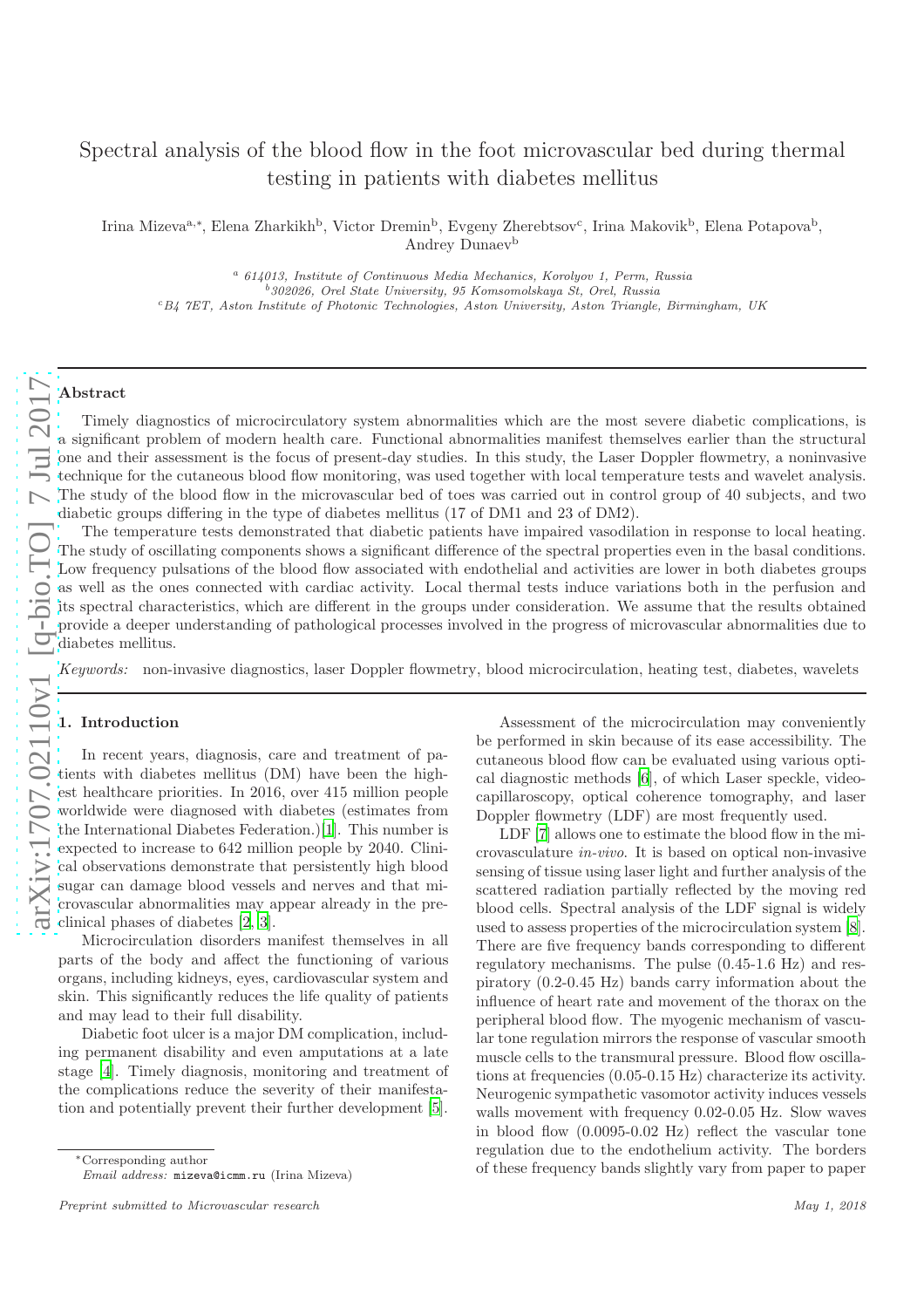[\[8](#page-5-7), [9](#page-5-8)], additional frequency bands are allocated[\[10\]](#page-5-9). Regional differences in the cutaneous microvascular function should be taken into account when analyzing variations in skin blood flow [\[11](#page-5-10), [12\]](#page-5-11). The microcirculatory dysfunction in diabetes usually manifest itself in the feet, that is why we examine them in this work.

Functional microcirculation abnormalities appear earlier than the structural ones [\[13](#page-6-0)]. The difference between normal and pathological conditions in LDF records in basal conditions wasn't revealed [\[14\]](#page-6-1). It is attributed to physiological variations in skin blood flow and limitations of the LDF technique [\[15,](#page-6-2) [16,](#page-6-3) [17\]](#page-6-4). A promising method for the microvasculature functional state monitoring is based on the estimation of dynamic variations in cutaneous blood flow [\[18,](#page-6-5) [19\]](#page-6-6). The functioning of the microvasculature is often evaluated by analyzing the impact of stress tests: thermal, mental, pharmacological, orthostatic, breath and occlusive. Being noninvasive and easy to implement, thermal tests are most widespread [\[20](#page-6-7)]. Diabetes primarily damages unmyelinated nociceptive C-fibers, which are activated by heating above  $42^{\circ}$ C [\[22\]](#page-6-8). That's why the heating tests are implemented to assess microvascular abnormalities in subjects with diabetes [\[23,](#page-6-9) [24\]](#page-6-10).

Both reflexes vasodilation and vasoconstriction mirror the function of blood flow regulative mechanisms [\[25](#page-6-11)]. Managed by sympathetic vasoconstrictor nerves [\[26](#page-6-12)] microvacular system is able to decrease blood flow at low temperature. On the other hand, change in the responsiveness of smooth vascular muscles to sympathetic stimulation during local cooling [\[27\]](#page-6-13) causes vasoconstiction which is impaired in patients with DM [\[28](#page-6-14)].

Slow heating  $(0.5^{\text{0}} \text{ C per } 5 \text{ min or more})$  [\[29\]](#page-6-15) reduces the effect of microcirculatory system response, while rapid heating  $(0.5^{\circ} \text{ C per } 5 \text{ s or less })$  up to a temperature above 39◦ C shows the pronounced reproducible increase of perfusion [\[20,](#page-6-7) [21\]](#page-6-16). In this work, local thermal tests at different temperature ( $25\textdegree$ C,  $35\textdegree$ C and  $42\textdegree$ C) are performed consequently. We assume that this sequence of local thermal stimuli promotes pronounced activation of the local regulatory mechanisms of blood flow. In particular, rapid local heating up to 35◦C should induce an axon-reflex [\[30\]](#page-6-17) due to the activation of sensory peptidergic nerve fibres [\[27](#page-6-13)]. Further heating up to 42°C provoked the development of vasodilation associated with the release of nitric oxide (NO) from the vascular endothelium [\[31\]](#page-6-18). In the work, all the suppositions are well consistent with the obtained experimental results.

The aim of this study is to analyze the variations in the main microhaemodynamic parameters in different modes of heating on the feet of patients with DM1 and DM2.

# 2. Materials and methods

# *2.1. Groups of subjects*

The study involved 40 patients from the Endocrinology Department of the Orel Regional Clinical Hospital (Russia) with DM1 and DM2 (the main characteristics of patients are shown in Table [1\)](#page-1-0). The exclusion criteria were the presence of foot ulceration at the time of recruitment, end-stage renal disease (renal dialysis or kidney transplantation), and any other serious chronic disease that can affect wound healing. The clinical and laboratory parameters were measured by standard laboratory procedures. Blood pressure measurement was carried out after 5 min of the patient rest in a sitting position. Mean age of this group was  $43\pm10$  years, and it includes patients with both types DM1 and DM2 (Table [1\)](#page-1-0). These two groups had slightly different mean age, but close the disease duration.

<span id="page-1-0"></span>Table 1: The main characteristics of the groups under study

|                                 | controls   | DM1           | DM2           | Ref |
|---------------------------------|------------|---------------|---------------|-----|
|                                 | $n=40$     | $n=17$        | $n=23$        |     |
| Sex (M/F)                       | 26/14      | 10/7          | 10/13         |     |
| Foot temperature, ${}^{\circ}C$ | $27 \pm 1$ | $30 \pm 1$    | $30 \pm 2$    |     |
| Age, years                      | $27 \pm 1$ | $35 \pm 9$    | $50 \pm 6$    |     |
| Diabetes duration, years        | $39 \pm 9$ | $14 \pm 10$   | $7 \pm 6$     |     |
| Body mass index, $kq/m^2$       |            | $25 \pm 5$    | $35 \pm 5$    |     |
| Fasting glucose, $mmol/l$       |            | $8.1 \pm 4.7$ | $9.2 \pm 3.5$ |     |
| HbA <sub>1c</sub> , $\%$        |            | $7.9 \pm 0.8$ | $8.8 \pm 0.9$ |     |
| Total cholesterol, $mmol/l$     |            | $4.6 \pm 0.9$ | $5.4 \pm 0.9$ |     |
| Creatinine, $umol/l$            |            | $88 \pm 37$   | $74 \pm 16$   |     |
| Urea, $mmol/l$                  |            | $6.1 \pm 3.4$ | $5.7 \pm 1.8$ |     |
| ALT, $IU/L$                     |            | $27 \pm 14$   | $36 \pm 18$   |     |
| AST, $IU/L$                     |            | $26 \pm 10$   | $27 \pm 10$   |     |
| Systolic BP, $mmHg$             |            | $124 \pm 16$  | $141 \pm 13$  |     |
| Diastolic BP, $mmHg$            |            | $78 \pm 7$    | $86 \pm 6$    |     |

The control group consisted of 40 healthy volunteers (26 male, 14 female) with a mean age of  $39 \pm 9$  years and no diagnosed diseases of the circulatory system, musculoskeletal system or connective tissue. The volunteers with exacerbations in diseases of the cardiovascular, pulmonary, neuroendocrine system, gastrointestinal tract, liver, kidneys, blood and any other serious chronic diseases, which could influence the microcirculation system, were excluded from the study as well as subjects with an alcohol history, medication or drug abuse. The study protocol was approved by the ethics committee at the Orel State University named after I.S. Turgenev. After receiving the description of the protocol, all volunteers signed the informed consent form.

#### *2.2. Samples collection method*

The cutaneous blood flow was examined using the laser Doppler flowmeter (SPE LAZMA Ltd., Russia). The Doppler channel is built by using single mode laser module with a wavelength of 1064 nm. A fiber optical probe was used to deliver laser light and register the reflected, shifted in frequency, radiation from the tissue. Probe radiation power at the output of the fiber probe does not exceed 1.5 mW.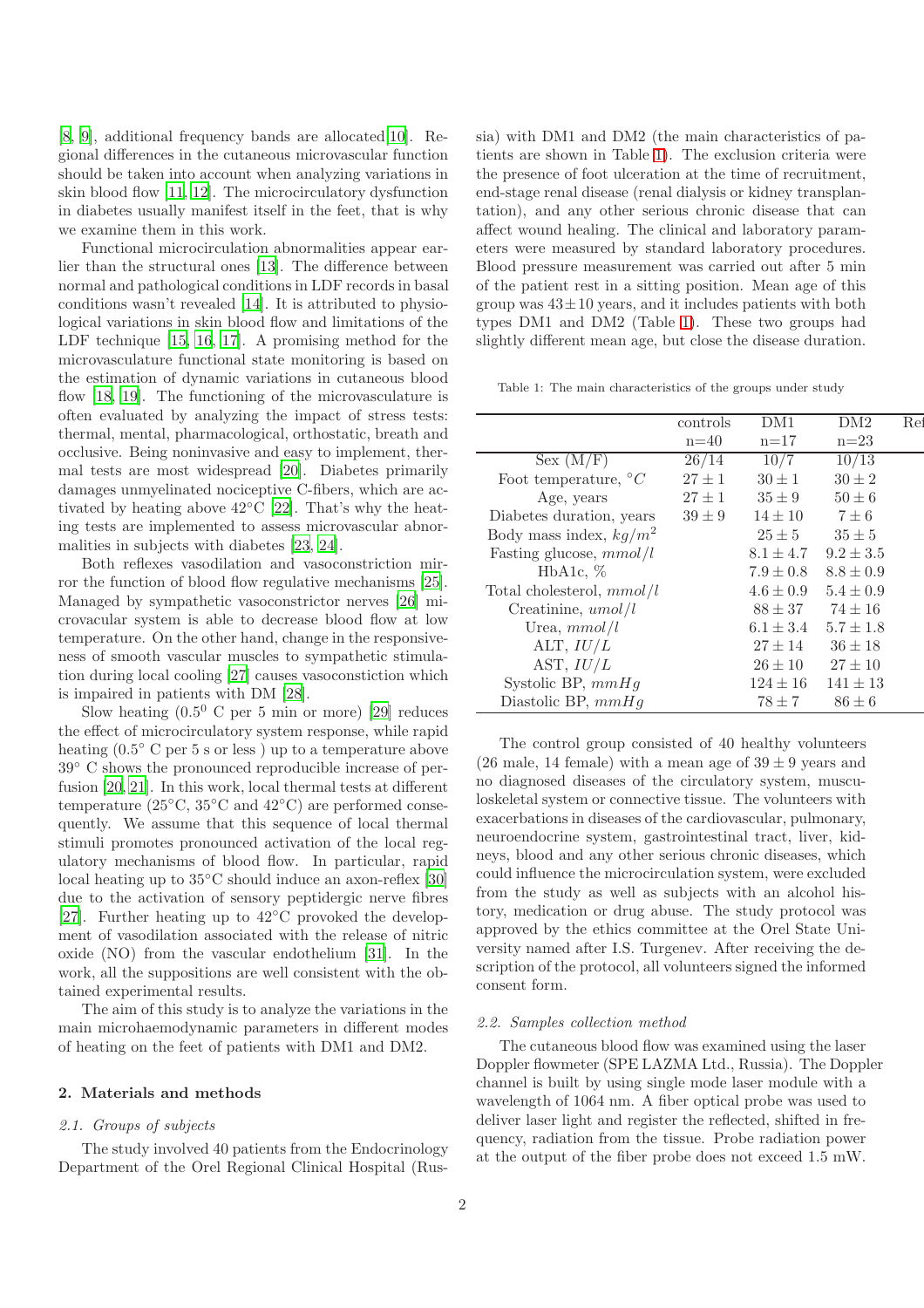

<span id="page-2-0"></span>Figure 1: Coupling of the optical probe with the Peltier element (a); localization of the probe on a human lower limb (b)

The geometric parameters of the fiber probe (light emitting fiber 6  $\mu$ m in diameter, light-collecting fiber 400  $\mu$ m in diameter, probes were separated in 1.5 mm) give the receiving numerical aperture 0.22. The average diagnostic volume of the probe is  $1-3 \, mm^3$  (Fig. [1a](#page-2-0)).

The optical probe was installed into the hole of the Peltier element temperature controlled by a thermistor with the accuracy of  $0.1^{\circ}$  C. This system (Peltier element together with the optical probe) was mounted on the dorsal surface of the foot at a point located on the plateau between the 1st and 2nd metatarsals (Fig. [1b](#page-2-0)).

Before the measurement, carried over 2 hours after a meal, volunteers were adapted for at least 10 min at room temperature. All studies were performed in subjects lied in the supine position. In the basal conditions, subjects had different skin temperatures (Table [1\)](#page-1-0). To unify measurements, we have chosen the cooling to  $25°C$ . Each study included four steps: the basic test for 4 min, cooling to  $25^{\circ}$ C for 4 min, and local thermal tests at temperatures of  $35\degree C$  and  $42\degree C$  for 4 and 10 min, respectively. Thus the duration of measurement of one foot was 22 minutes, consequently both feet were investigated. The LDF sampling on each leg was collected continuously. In this work, we discuss the results obtained from one leg to exclude long staying in the supine position.

#### *2.2.1. Data preprocessing and analysis*

The LDF signal was decomposed using a wavelet transform as:

$$
W(\nu,\tau) = \nu \int_{-\infty}^{\infty} f(t)\psi^*(\nu(t-\tau))dt,
$$
\n(1)

where <sup>∗</sup> means complex conjugation. The Morlet wavelet written in the form

$$
\psi(t) = e^{2\pi i t} e^{-t^2/\sigma} \tag{2}
$$

was used for the series expansion in the decay parameter  $\sigma = 1$ . Integrating the power over time gives the global wavelet spectrum

$$
M(\nu) = \frac{1}{T} \int_0^T |W(\nu, t)|^2 dt.
$$
 (3)

The wavelet spectrum is a smoothed version of the Fourier spectrum [\[32](#page-6-19)]. We calculated wavelet coefficients



<span id="page-2-1"></span>Figure 2: Typical LDF sample collected from patient with diabetes (from the right foot, diabetes duration 30 years). Numbers indicate experimental stages: 1 - record in basal conditions, 2 - record during cooling, 3 - first heating up to  $35°C$ , 4 - second heating up to  $42°C$ 

for the frequency range 0.01-2 Hz with the logarithmic partitioning on 50 frequency bands. At the first step we calculated  $M(\nu)$  for every record and departed from boundaries and LDF stepwise variations caused by changes of environmental conditions to exclude their influence on the spectrum. The integral wavelet spectra were averaged over the group. For each frequency band we obtained energy distribution, which was compared for health and pathological groups. The frequency bands corresponding to different physiological mechanism are shown on the plots for the reference.

The Mann-Whitney test was used to compare the intergroup results and the Wilcoxon statistical test for intragroup variations. All data processing was implemented using Mathmatica 8.0, Wolfram Research.

# 3. Results

An example of the collected LDF samples is presented in Fig. [2.](#page-2-1) Thermal tests provoke significant variations both in the average perfusion [4](#page-3-0) and its oscillation component (see for example the third experimental stage in Fig. [2\)](#page-2-1). The statistical analysis (Fig. [3\)](#page-3-1) demonstrates close values of P without any significant differences in the basal conditions. Cooling provokes weak vasoconstriction, and heating – significant vasodilation. Note that the vasodilation dynamics varies in groups (Fig. [3\)](#page-3-1). All measurements showed a peak at the beginning of heating caused by the axon-reflex. The highest rate of vasodilation is found in the control group and this characteristic is impaired in both diabetic groups. Moreover, the heating clarified the difference between groups, and perfusion of the heated skin significantly differs in the groups of healthy and diabetes subjects, but is similar in two diabetes groups.

#### *3.1. Basal conditions*

The lowest perfusion in the basal conditions was observed in the control group ( $P = 53 \pm 18$  p.u.). Patients with both types of diabetes had slightly higher perfusion,  $54 \pm 27$  p.u. in DM1 and  $58 \pm 20$  p.u. in DM2. Both diabetes groups had impaired amplitude of perfusion oscillation in the frequency range  $(0.012-0.045)$  Hz (Fig. [5\)](#page-3-2) in comparison with the control group. These frequencies fall into the intervals, which correspond to neurogenic and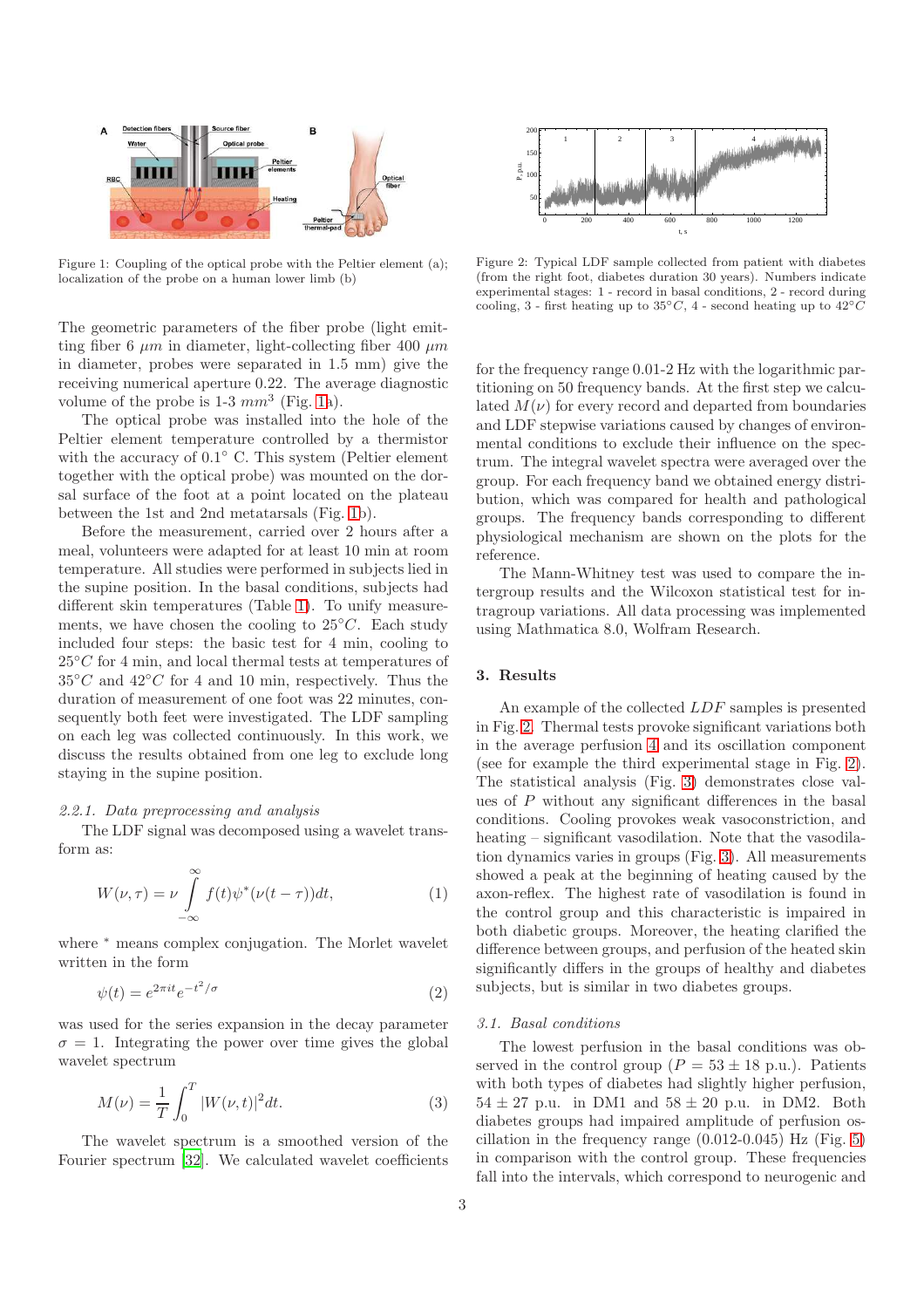

<span id="page-3-1"></span>Figure 3: Dynamics of perfusion averaged over all measurements( blue - controls, red - patients with DM1, green - patients with DM2). First, we applied the moving average filter with a window of 0.25 s and then estimated mean value at each instant. Error bars indicate a mean standard deviation at a certain stage of the experiment. Numbers show experimental stages: 1 - basal conditions, 2 - cooling, 3 - first heating up to  $35^{\circ}C$ , 4 - second heating (up to  $42^{\circ}C$ )



<span id="page-3-0"></span>Figure 4: Box-Whisker diagram of mean perfusion during 4 experimental stages 1 - basal conditions, 2 - cooling, 3 - 35◦ C heating, 4 - 42◦ C heating. Blue rectangles correspond to the control group, red patients with DM1, light red - DM2. By stars we mark the level of significance estimated using Mann-Whitney test ( $** - p < 0.01$ ). Increasing of the perfusion during 3 and 4 tests is also significant. In the both groups tests provoke significant variation of perfusion (the level of significance was estimated using Wilcoxon test,  $p < 0.001$ )



<span id="page-3-2"></span>Figure 5: Averaged spectra of LDF samples in basal conditions: blue rectangles - control group. The bright red boxes (left panel) indicates  $M(\nu)$  for the group of DM1 diabetic patients and the light red colour (right panel) -  $M(\nu)$  for the group of DM2. Thick lines in the upper parts of the plot indicate frequency band where  $M(\nu)$  significantly differs  $(p < 0.05)$ 

endothelial vascular tone regulation mechanisms. Fluctuations in the range 0.5-1 Hz were also weaker in both diabetes groups. Moreover, oscillations of these frequencies were significantly lower in patients with DM2 than in patients with DM1.

## *3.2. Local cooling*

Local cooling-induced vasoconstriction causes the variation in the spectral properties of LDF signals. The averaged perfusion is  $46 \pm 16$  p.u. in the control group,  $50 \pm 23$ p.u. in the DM1 group, and  $55\pm15$  p.u. in DM2. To study the phenomenon of spectral variation, we estimated the difference between  $M(\nu)$  in basal conditions and at cooling for every subject. The results obtained are presented as a box-whisker plot (Fig. [6\)](#page-4-0). The spectral characteristic of LDF samples of healthy subjects only slightly varies in response to cooling.

At exposure temperature of 25◦C a significant reduction in oscillations was observed in the frequency band of 0.05-0.14 Hz in patients with DM1. This frequency band falls within the range associated with the myogenic activity. At the same time, spectral energy of the LDF signal of DM2 patients in this frequency band was constant, but the oscillations of 0.02-0.04 Hz characterising neurogenic activity significantly increased during cooling. Note that the amplitude of pulsations between two diabetic groups was markedly different in these two frequency bands.

#### *3.3. Local heating (*35◦*C)*

Local heating up to 35◦C provoked vasodilation. the difference of averaged perfusion became significant between the examined groups, perfusion increased to  $92 \pm 28$  p.u. in healthy subjects and still remained slightly lower at the level of  $79 \pm 30$  p.u. in DM1 and  $67 \pm 16$  p.u. in DM2.

At this stage, oscillations in the frequency band 0.05- 0.45 Hz increased in the control and both patient groups (Fig. [7\)](#page-4-1). This confirms that a rapid temperature rise can stimulate nociceptive receptors and increase the neurogenic component of the signal [\[20](#page-6-7)]. There is a sharp peak for the controls (in Fig[.7\)](#page-4-1) at the frequency close to 0.14 Hz. The variation mentioned above is significantly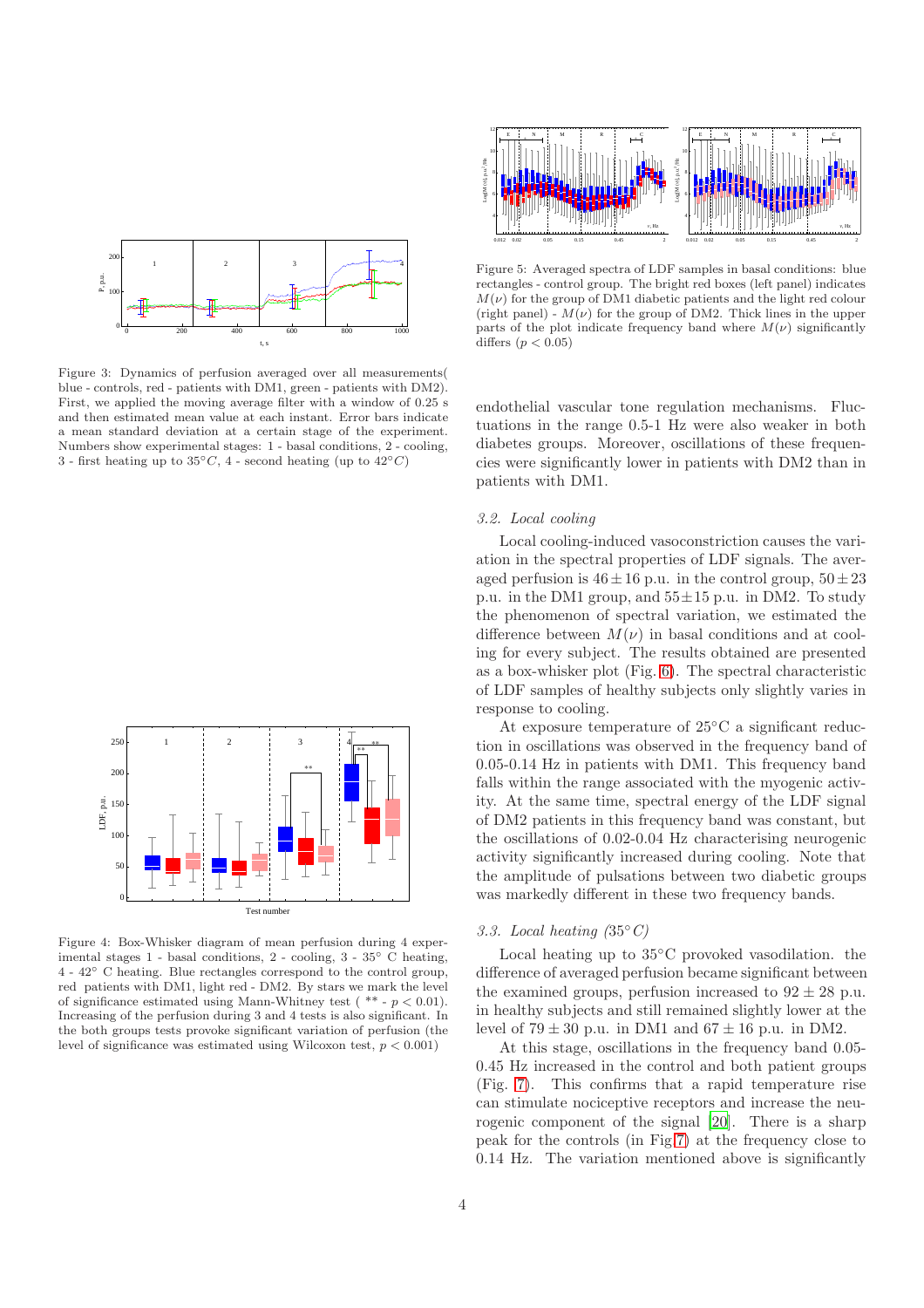

<span id="page-4-0"></span>Figure 6: Variation of the spectral energy caused by the cooling. For every frequency we calculate  $M(\nu)_{c}$  during cooling  $(M(\nu)_{c})$  and in basal conditions  $(M(\nu)_b)$ , then estimate their difference for every frequency  $M(\nu)_{c} - M(\nu)_{b}$  for every LDF sample and then construct the Box Whisker diagram. By thick lines in the upper part of the plot frequency bands where the variation of energy of pulsation is significant  $(p < 0.05)$  are marked. By blue rectangles on both plots we demonstrate results obtained for the control group and by red boxes - for diabetic patients of type 1 on the left panel and type 2 on the right.



<span id="page-4-1"></span>Figure 7: Variation of the spectral energy  $(M(\nu)_h - M(\nu)_b)$  caused by the heating up to 35 C. The algorithm of the plot construction is similar to one applied in the Fig[.6.](#page-4-0) Blue boxes result for the control group, red - diabetic patients (type 1 on the left panel, type 2 - on the right.)

lower in both patient groups in comparison with the control group. The smallest reaction was observed in DM1 subjects. Together with oscillations corresponding to the myogenic activity, low frequency oscillations increased in all three groups. The difference in the amplitude of oscillations in basal and heated states was found to be significant for all three groups. Taking into account the relation between pulsatile and averaged components of LDF signal [\[16](#page-6-3)] and rising the average perfusion due to heating, it is difficult to explain this result. On the other hand, averaged perfusion in the groups with diabetes is statistically equal  $(p > 0.05)$ , but the amplitude of oscillations in the endothelial frequency band differs significantly. Hence, we can conclude that the mechanisms involved in the low frequency modulation of cutaneous blood flow are strongly related to DM1.

# *3.4. Prolongated local heating (*42◦*C)*

The next stage of the experiment was prolongated heating up to 42◦ C. Higher temperature provokes stronger vasodilation, the mean P rose up to  $190 \pm 27$  p.u in the control group. Vasodilation response was impaired in both patients groups  $(128 \pm 38 \text{ p.u.} \text{ in DM1 and } 122 \pm 38 \text{ p.u.}$ in DM2). Local heating up to 42◦C caused an increase in all frequency bands (Fig. [8\)](#page-4-2). Note that the amplitude



<span id="page-4-2"></span>Figure 8: Variation of the spectral energy  $(M(\nu)_h - M(\nu)_b)$  caused by the heating up to 42 C. The algorithm of the plot construction is similar to one applied in the Fig[.6.](#page-4-0) Blue boxes results for the control group, red - diabetic patients (type 1 on the left panel, type 2 - on the right.)

of oscillation is lower in both diabetes groups in comparison with controls, and it is significant for high frequency pulsations of patients with DM2.

# 4. Discussion

In this paper we have analyzed variations in the cutaneous blood flow caused by local cooling and heating measured using LDF. In the basal conditions all subjects had a similar level of perfusion, which is slightly higher in DM2 patients, which is fully coincide with [\[5](#page-5-4), [33](#page-6-20)].

Even in rest conditions, the analysis of blood flow oscillations reveals a significant difference in the microhaemodynamic parameters of healthy and pathological subjects. We observed lower amplitude of 1 Hz oscillations in both DM groups in comparison with controls in basal conditions. As local microvascular tone regulation mechanisms are not involved in modulation of the cardiac activity we assume that this difference is associated with morphological abnormalities of microvascular system in diabetes. The lowest energy of 1 Hz pulsations was observed in patients with DM2, in DM1 energy was slightly higher. However both these values were significantly lower than in the control group. As the cardiac stroke volume [\[34](#page-6-21)] in patients with DM is higher than in healthy ones we conclude, that cardiac wave is stronger dumped in DM patients then in healthy ones by cardivascular system. Metabolic syndrome, insulin resistance, impaired glucose tolerance and accumulation of advanced glycation end products are positively correlated with increasing arterial stiffness [\[35\]](#page-6-22), thus we assume that the difference in the blood flow oscillations associated with cardiac activity indirectly characterizes vessels elastic properties and indicate rising arterial stiffness [\[36\]](#page-6-23) of diabetic patients.

Autonomic neuropathy, correlated with the development of endothelial dysfunction and increasing of the arterial stiffness in patients with DM, leads to impaired low frequency vasomotions (0.01-0.05 Hz) established in this paper.

Smooth vascular muscles response to sympathetic system stimulation during local cooling [\[27\]](#page-6-13) provokes vasoconstriction. The spectral characteristics of controls' LDF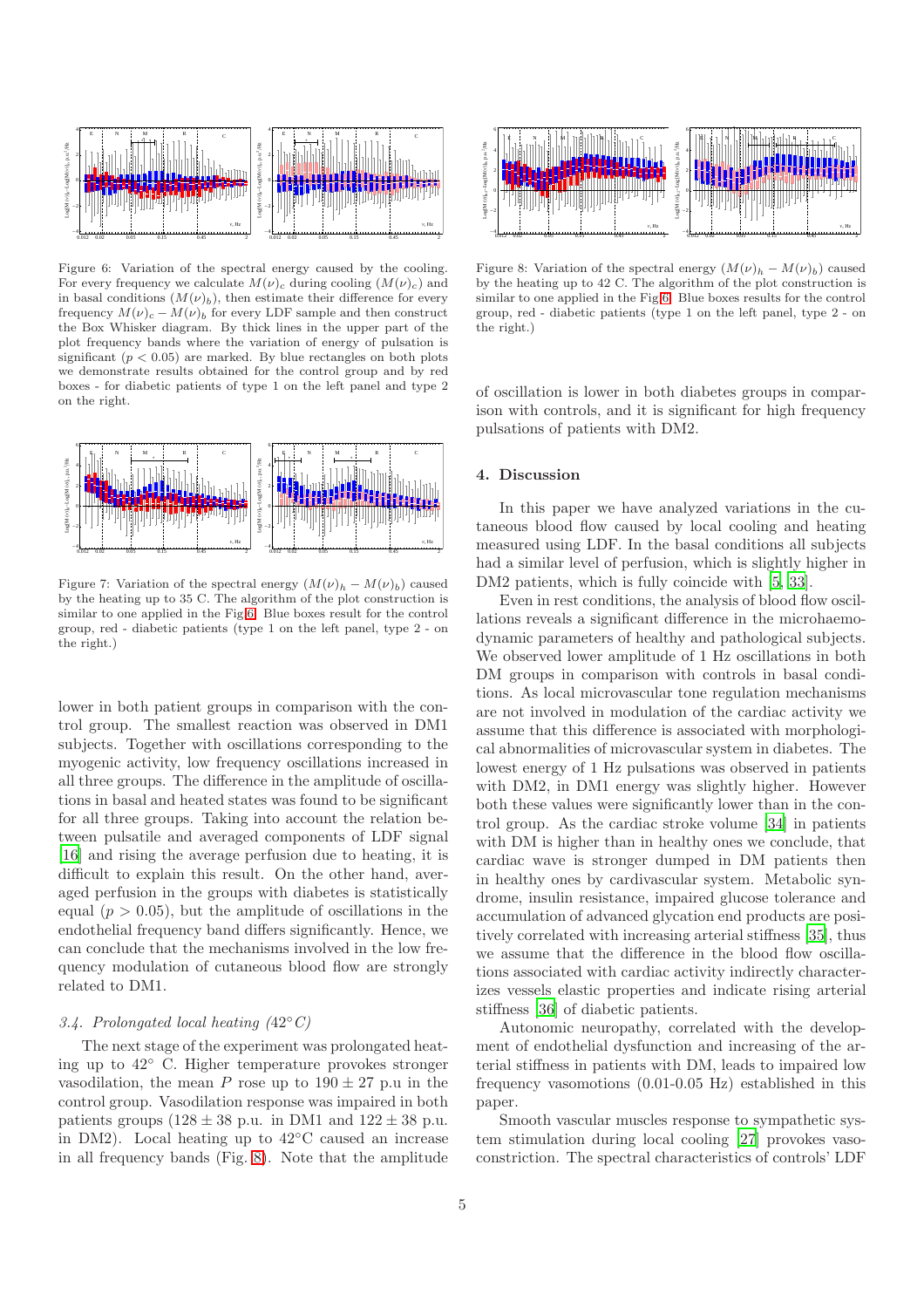signals practically are not disturbed by cooling; small variations are observed on the left end of the neurogenic frequency band. Patients with DM1 demonstrated decrease in myogenic oscillations caused by local cooling. Another response demonstrate patients with DM2, namely, the neurogenic component of vascular tone regulation increased, the difference became significant.

Local mild heating initiates the sequence of reflexes. which leads to vasodilation [\[37\]](#page-6-24). At the beginning of heating we observed a local peak on the perfusion-time curve associated with the axon reflex; vasodilation and its rate were impaired in DM patients in comparison with controls.Further, after the local minimum on the perfusiontime curve vasodilation is supplied by inducing NO [\[37](#page-6-24)]. Perfusion on this stage was impaired in DM patients similar to [\[38,](#page-6-25) [39\]](#page-6-26). Having the highest perfusion in basal conditions, the patients with DM1 have the lowest one under local heating conditions. In [\[40](#page-6-27)] such behavior was interpreted as a low reserve of the microcirculation system in pathological conditions. The LDF record during this test is nonstationary and the its slow variations are related with the axon-reflex peak in the first part of the test and to the endothelial activity in the second. For this reason the discussion of the low-frequency part of the spectra is dropped from the consideration. We revealed the increase of myogenic activity in all groups, its highest variation is in the control group is accompanied by a sharp peak at the frequency close to 0.14 Hz. Similar behavior in [\[25](#page-6-11)] was associated with high pre-capillary pressure and stretching the arterioles causing myogenic oscillations. DM patients have lower responce in myogenic activity on the heating.

Prolongated heating induces NO mediated vasodilation, which is lower values in DM patients we associate it with the endothelial dysfunction [\[41\]](#page-6-28). Important factors for endothelial dysfunction are decreased production and bioavailability of NO, increased production of vasoconstrictors (endothelin-1), oxidative stress and increasing angiogenesis which are typical for diabetes. Prolongated heating test induces nonuniform increase in perfusion oscillations. The spectra of the perfusion-time curve for healthy volunteers had the lowest impact of neurogenic activity associated pulsations comparing to another frequency bands. It indicates the key role of the endothelial activity in the vasodilation on this stage. Both types of DM impair vasomotions and DM2 gives the reliable difference. Further [\[40](#page-6-27)] we do not mention the reliable difference in 0.01-0.02 Hz oscillations in healthy and pathological conditions.

In this paper we propose a modified version [\[42\]](#page-6-29) of the commonly used approach to analyze the spectral properties of LDF signals. Frequently [\[8,](#page-5-7) [10](#page-5-9)] the wavelet spectra of LDF signal is exposed to additional post-processing, e.g. determining of local maximums and other peculiarities. In this study, we avoid spectra post-processing and compared raw spectra, defined the frequency band of significant difference.

#### 5. Duality of Interest

No potential conflicts of interest relevant to this article were reported.

#### Acknowledgment

This work was supported by the grant of the President of the Russian Federation for state support of young Russian scientists MK-7168.2016.8, RFBR-ra (project 17-41- 590560). E Zherebtsov kindly acknowledges for personal support the funding from the European Unions Horizon 2020 Research and Innovation Program under grant agreement No 703145.

Authors thank Dr Victor V. Sidorov and Prof Alexander I. Krupatkin for useful discussion. Special thanks are extended to doctors Alimicheva E.A., Masalygina G.I. and Muradyan V.F. of the Orel Regional Clinical Hospital for providing useful advice and help.

## References

- <span id="page-5-0"></span>[1] IDF, [Diabetes atlas. 7th edition](http://www.diabetesatlas.org) (2016). URL <http://www.diabetesatlas.org>
- <span id="page-5-1"></span>[2] A. E. Caballero, S. Arora, R. Saouaf, S. C. Lim, P. Smakowski, J. Y. Park, G. L. King, F. W. LoGerfo, E. S. Horton, A. Veves, Microvascular and macrovascular reactivity is reduced in subjects at risk for type 2 diabetes., Diabetes 48 (9) (1999) 1856– 1862.
- <span id="page-5-2"></span>[3] E. Smirnova, S. Podtaev, I. Mizeva, E. Loran, Assessment of endothelial dysfunction in patients with impaired glucose tolerance during a cold pressor test, Diabetes and Vascular Disease Research 10 (6) (2013) 489–497.
- <span id="page-5-3"></span>[4] D. Fuchs, P. Dupon, L. Schaap, R. Draijer, The association between diabetes and dermal microvascular dysfunction noninvasively assessed by laser Doppler with local thermal hyperemia: A systematic review with meta-analysis, Cardiovascular Diabetology 16 (1).
- <span id="page-5-4"></span>[5] J. Schramm, T. Dinh, A. Veves, Microvascular changes in the diabetic foot, International Journal of Lower Extremity Wounds 5 (3) (2006) 149–159.
- <span id="page-5-5"></span>[6] S. Daly, M. Leahy, 'go with the flow ': A review of methods and advancements in blood flow imaging, Journal of Biophotonics 6 (3) (2013) 217–255.
- <span id="page-5-6"></span>[7] M. D. Stern, Laser doppler velocimetry in blood and multiply scattering fluids: theory, Appl. Opt. 24 (13) (1985) 1968–1986.
- <span id="page-5-7"></span>[8] A. Stefanovska, M. Bracic, H. D. Kvernmo, Wavelet analysis of oscillations in the peripheral blood circulation measured by laser Doppler technique., IEEE transactions on bio-medical engineering 46 (10) (1999) 1230–1239.
- <span id="page-5-8"></span>[9] G. J. Hodges, M. M. Mallette, G. A. Tew, J. M. Saxton, J. Moss, A. D. Ruddock, M. Klonizakis, Effect of age on cutaneous vasomotor responses during local skin heating, Microvascular Research 112 (2017) 47 – 52.
- <span id="page-5-9"></span>[10] A. Krupatkin, Dynamic oscillatory circuit of regulation of capillary hemodynamics, Human Physiology 33 (5) (2007) 595–602.
- <span id="page-5-10"></span>[11] G. J. Hodges, A. T. D. Pozzi, Noninvasive examination of endothelial, sympathetic, and myogenic contributions to regional differences in the human cutaneous microcirculation, Microvascular Research 93 (2014) 87 – 91.
- <span id="page-5-11"></span>[12] M. Sorelli, Z. Stoyneva, I. Mizeva, L. Bocchi, Spatial heterogeneity in the time and frequency properties of skin perfusion, Physiological Measurement 38 (5) (2017) 860.